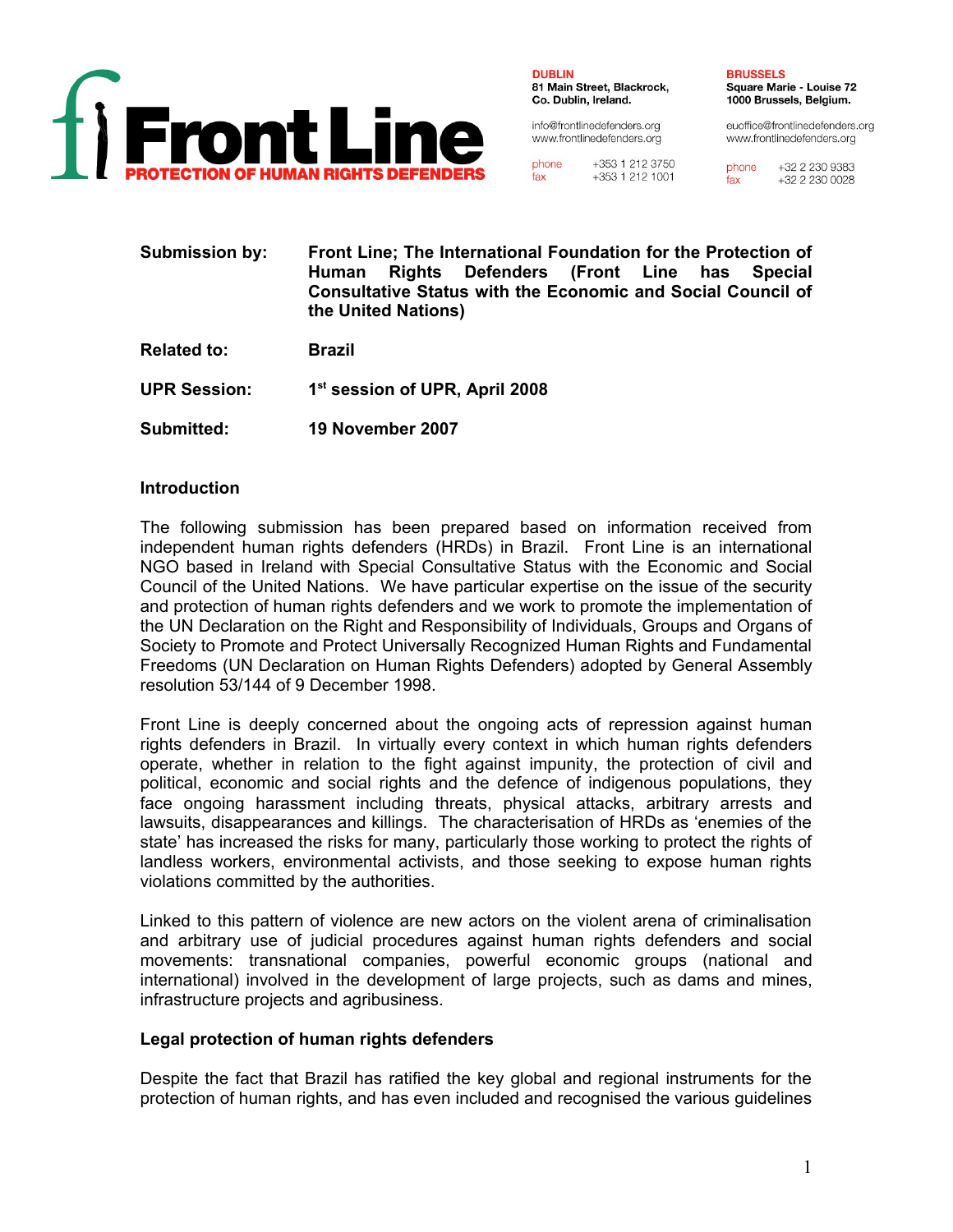for the protection of human rights in its 1998 Federal Constitution, there is in fact a huge disparity between the norms and their actual application on the ground. Apart from the continued existence of severe human rights abuses, international human rights norms incorporated into Brazilian law have rarely been applied by Brazilian courts or cited by legislators and representatives of the executive branch in drafting bills. At the national level, Brazilian organisations have increasingly used the Inter-American Human Rights System when defenders are threatened or attacked.

Despite limited State protection, human rights organizations have been instrumental in developing potential measures to protect human rights defenders in the country. In August 2004, the Third Consultation on Human Rights Defenders, organized by Latin American human rights groups, was held in Brazil. The formation of the Brazilian Committee on Human Rights Defenders (*Comitê Brasileiro de Defensoras e Defensores de Direitos Humanos*) in 2004 contributed to raising the profile of the issue in both civil society and governmental arenas.

In 2004 a working group to develop guidelines for the construction of a permanent public policy for the protection of human rights defenders in Brazil, was established by Nilmário Miranda, then Special Secretary for Human Rights (SEDH). As a result of the working group a **National Program for the Protection of Human Rights Defenders** was launched on 26 October 2004. Whilst civil society groups expressed considerable urgency to implement the Program, they also stressed the need to establish a framework that would make the guidelines feasible. The Program remained on paper for some time without implementation and was re-launched in 2005 following pressure from civil society groups. Despite two official launches, there still remains confusion today on the part of the office of the Special Secretary for Human Rights (SEDH) as to the formulation and monitoring of policies and the SEDH's role as executor of the Program. The SEDH continues to insist on the idea that the Program is the responsibility of the states where it is implemented.

## **Repression against defenders working for the landless and indigenous population**

Land distribution in Brazil has historically been among the most unequal in Latin America. This inequality has been the root cause of a series of movements seeking to restructure land tenure in Brazil, as well as the powerful reactions to these demands on the part of landowners. In this context, those who work to defend the rights of rural labourers or to advance the cause of land reform often place themselves at great risk. Killings and threats in recent years have been more targeted, singling out rural labour rights leaders and human rights defenders for intimidation, threats and physical attacks often carried out by "clandestine" security firms.

HRDs not only receive direct threats from large landowners and powerful economic groups but have also been accused by the public at large, of obstructing the government's policy in support of a market economy. Their vulnerability is made even worse by the ineffectiveness of State institutions in rural areas and the weakness of the judicial system, which often rules in favour of those holding political and economic power. In recent years, organized social movements, in particular the *Movimento dos Trabalhadores Rurais Sem Terra-* MST (the Landless Workers' Movement) have pressured authorities to accelerate land reform measures. Those who oppose the MST and its demands have sought to undermine the defence of land reform and rural justice by characterizing the MST and its supporters as violent radicals.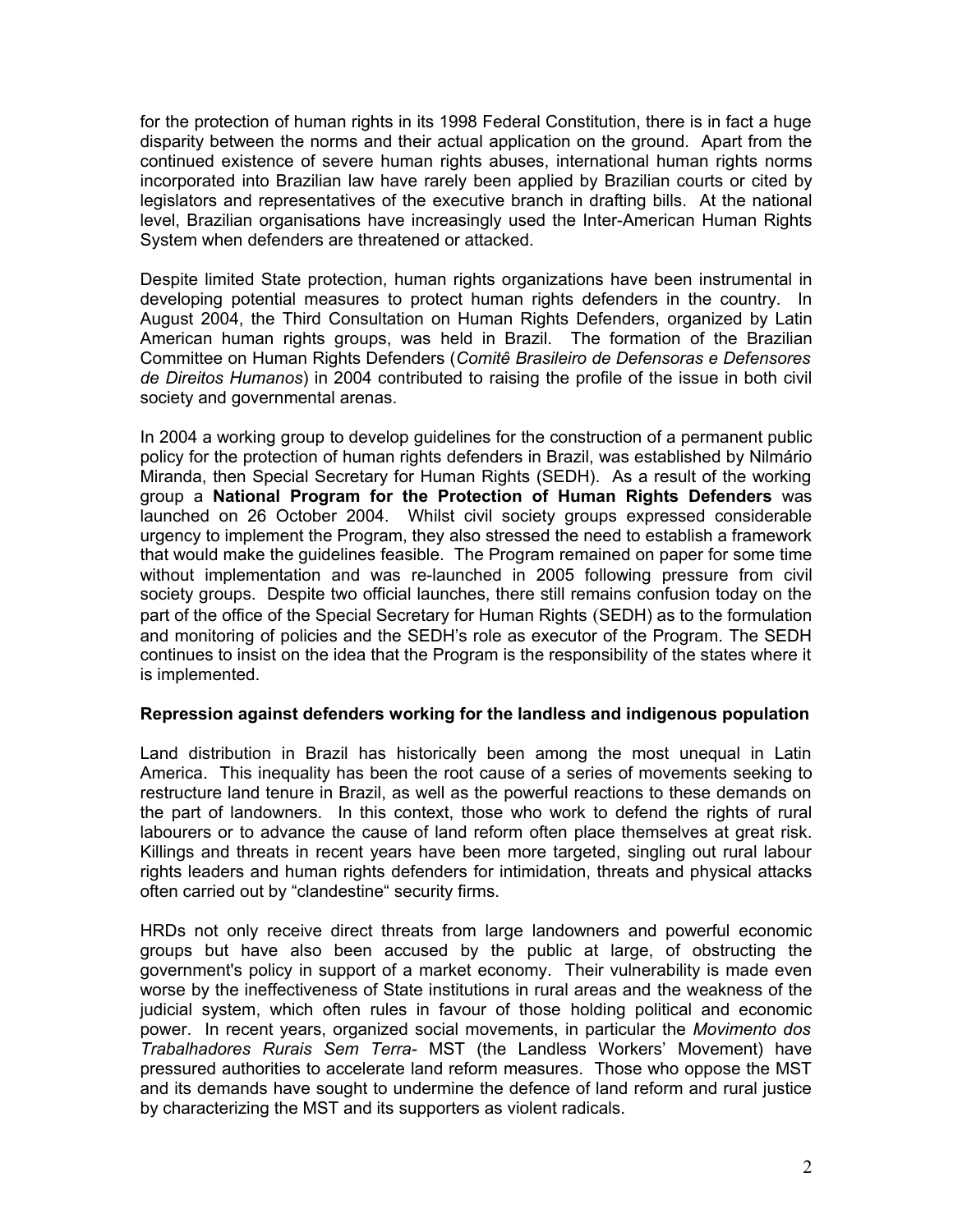On 21 October 2007, **Valmir Mota de Oliveira,** a member of the *Movimento dos Trabalhadores Rurais Sem Terra* - MST (Landless Workers' Movement) and of *Via Campesina*, the international peasant movement, was shot dead during a peaceful occupation by *Via Campesina*, at the multinational company *Syngenta*'s Genetically Modified Organism (GMO) maize and soy test site, in Santa Teresa do Oeste, Paraná State, southwestern Brazil. The attack was orchestrated by approximately forty armed men who entered the encampment and allegedly began to open fire on the 150 agricultural workers gathered there. Valmir Mota de Oliveira was shot twice in the chest at point-blank range and subsequently died from his injuries. He had been subjected to threats during the six months prior to his death. Six other people were seriously wounded in the attack, including human rights defenders **Gentil Couto Viera**, **Jonas Gomes de Queiroz**, **Domingos Barretos**, **Izabel Nascimento de Souza**, and **Hudson Cardin**. The gunmen pursued Celso Barbosa and Célia Aparecida Lourenço, both leaders of the MST, but they succeeded in evading capture. It is reported that the armed men are members of a militia, and may be linked to the Rural Society of the Western Region (SRO) and the Movement of Rural Producers (MPR), both involved in the agricultural sector. The employment of armed militias in Western Paraná was discussed on 18 October 2007 at a hearing of the Commission for Human and Minority Rights of the Federal Chamber of Congressional Representatives (CDHM), in Curitiba, Paraná and an investigation into their activities has been launched. MST and *Vía Campesina* seek agrarian reform and are two of the largest social movements in Latin America

Those who defend the rights of indigenous peoples, and in particular, their right to have their traditional lands demarcated according to federal constitutional law, also encounter violent resistance from large landholders and others with competing interests in the resources on traditional lands. As with the landless movement it is not uncommon for indigenous rights defenders to face death threats and physical violence, including attempts on their lives. Opponents of indigenous and environmental rights also employ similar tactics to those applied to landless defenders as a means of undermining the promotion of these rights and the labour of those who defend them.

The defence of labour rights in Brazil, much like rights defence in other areas, is protected by law. Nonetheless, as in the other areas, urban labour rights leaders face severe risks when they denounce irregular and corrupt practices.

## **Repression against environmental defenders**

Notwithstanding the globalisation of their cause, environmental rights defenders in Brazil continue to work in difficult circumstances with little governmental support. Given that the demands of those who protect the environment often conflict with those of large landowners, defenders often find themselves in situations of intimidation, threat of physical violence and death. The peril to which environmental activists are subjected, not unlike the case of others in rural areas, are more intense in the Amazon region. However environmental defenders working in urban areas also face considerable risk. Frequently, those seeking to guarantee the integrity of the environment find themselves in conflict with developers and others interested in urban construction.

## **Human rights defenders battling state corruption**

A particularly difficult area of rights defence is the battle against police corruption. This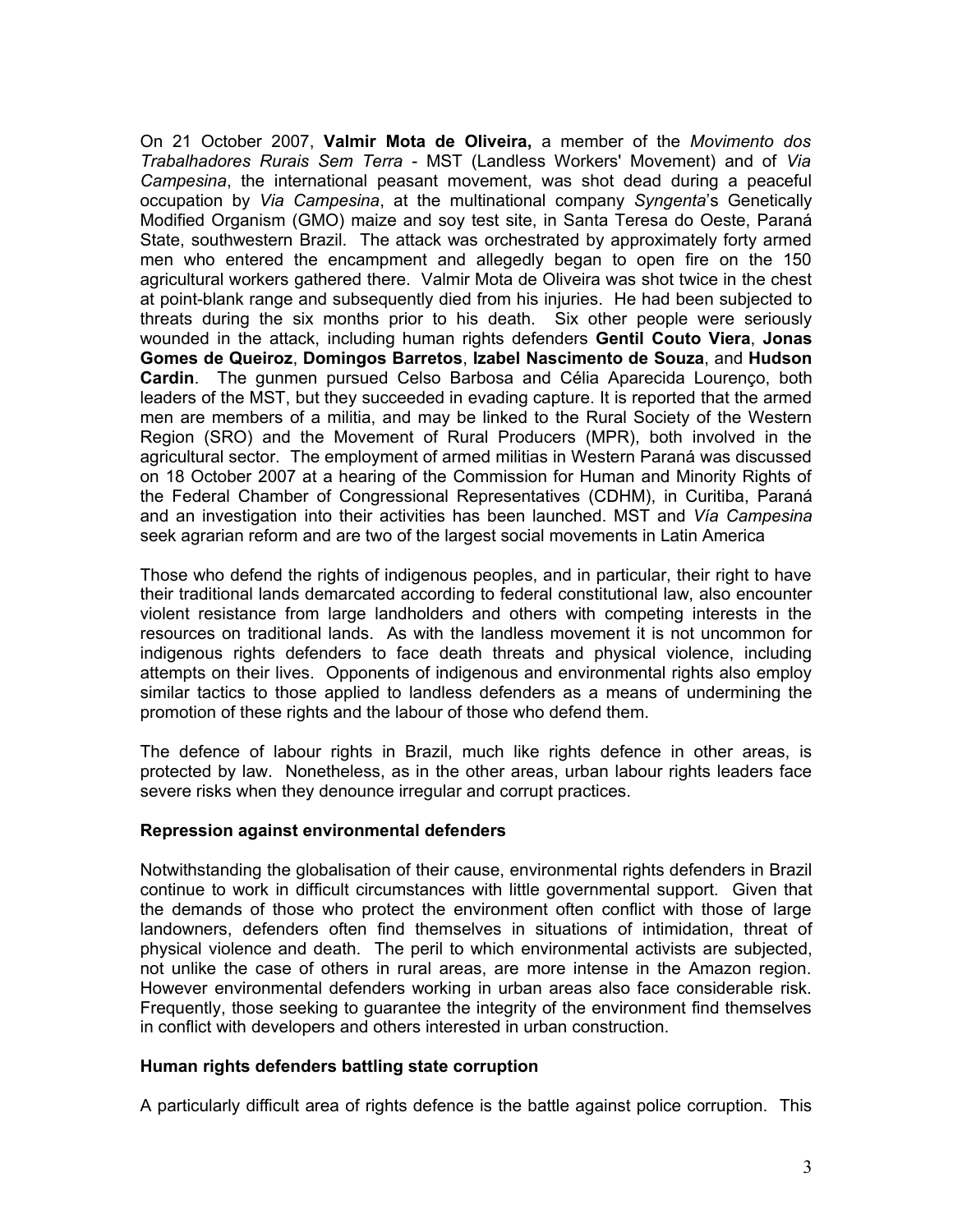corruption, often linked with police violence, has been shown to involve a broad range of authorities, including not only high-ranking police, but also prosecutors, judges and elected officials. Human rights defenders involved in documenting and denouncing state corruption are at particular risk of reprisals. Police forces have discredited the allegations and documentation of rights defenders by appealing to the public's concern with their deteriorating security thus invoking a false dichotomy that forces a choice between a vigorous police force and respect for human rights. Many human rights defenders are defamed and tried for libel or for so-called "formation of criminal gangs." In some states, such as Rio de Janeiro, those living in disadvantaged communities, including community leaders, have been put on trial for alleged association with drug trafficking and for denouncing or protesting against police violence in their communities.

The case of policeman **Francisco Vicente Badenes** is emblematic of this. Francisco has been subject to various forms of intimidation. Since, 1993, Francisco has been investigating the *Scuderie Detetive Le Cocq* (SDLC), a paramilitary group with ties to organised crime and highly-placed members of Brazil's business and law enforcement communities. He currently faces unfounded legal charges, which could lead to him no longer serving in the Brazilian police force.

Another effective method employed to weaken the work of human rights defenders has been to restrict the duties of the executive branch bodies responsible for monitoring the State in terms of its compliance with international human rights duties. These bodies suffer under political pressure from state-level authorities. The greater the number of human rights violations investigated by these bodies, the more confrontational and aggressive the state governments' position toward regulatory bodies becomes.

**Andres Fernandes** is a founding member of *Movimento Favelania*, a non-governmental organisation which works to empower communities in the *favelas* to speak out against human rights violations committed against them and to offer them legal support. He also established the *Agência de Notícias das Favelas* - ANF (Favela News Agency). Andres Fernandes is the victim of ongoing harassment and death threats and at one stage was forced to move to southern Brazil in order to seek safety. At the end of 2006 he returned to Rio de Janeiro to re-launch the ANF website and to continue his work in defence of human rights. However since his return he has again been subjected to harassment and intimidation. He also received death threats and his photo was reportedly published in a local newspaper, with a false statement suggesting that he had been threatened by drug dealers. Andres was again forced to leave Rio de Janeiro and is currently in hiding.

# **Reigning Impunity**

One key factor behind the continuing abuses against rights activists is the high level of impunity enjoyed by those who threaten, intimidate and violate the physical integrity of human rights defenders. Given that the legal system frequently fails to investigate, try and punish those responsible for grave abuses, human rights violators, including police officers, private security firms, large landowners and powerful industry leaders often remain free from any investigation or prosecution for many years after the commission of their crimes.

**Front Line calls upon the UN to urge the authorities in Brazil to prioritise the protection of human rights defenders and in doing so to:**